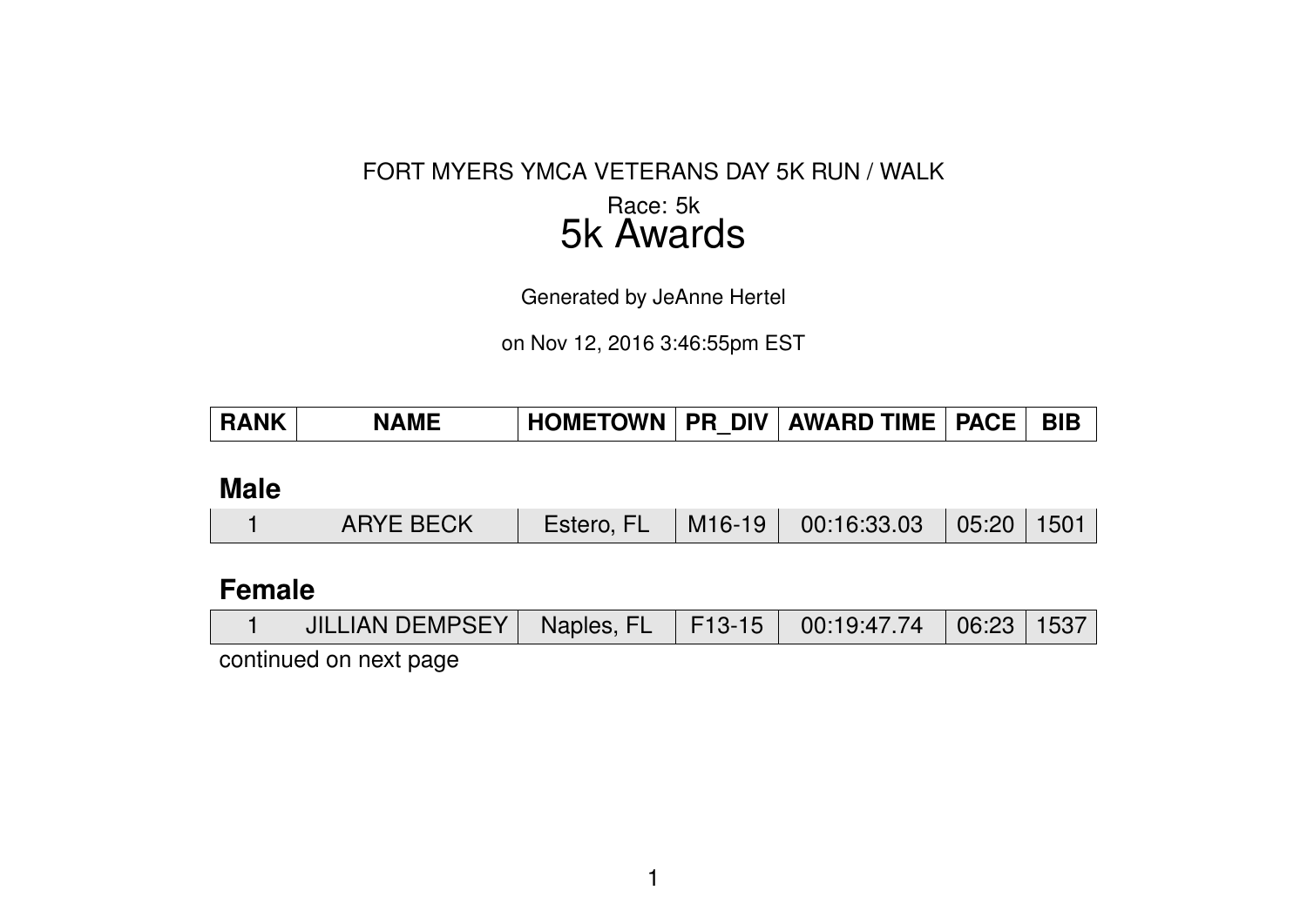| <b>RANK</b> | <b>NAME</b> | <b>HOMETOWN</b> |  | PR DIV   AWARD TIME   PACE   BIB |  |  |
|-------------|-------------|-----------------|--|----------------------------------|--|--|
|-------------|-------------|-----------------|--|----------------------------------|--|--|

### **Male Masters**

| MICHAEL MCHUGH   Fort Myers, FL   M45-49   00:18:45.18   06:03   1448 |
|-----------------------------------------------------------------------|
|-----------------------------------------------------------------------|

### **Female Masters**

|  | MANUELA LYONS   Fort Myers, FL   F40-44   00:20:12.08   06:31   1596 |  |  |  |  |  |
|--|----------------------------------------------------------------------|--|--|--|--|--|
|--|----------------------------------------------------------------------|--|--|--|--|--|

### **Male Grand Masters**

|  | ◯ JERRY ORANGE   Fort Myers, FL   M60-64   00:20:30.03   06:36   1072 |  |  |  |  |  |
|--|-----------------------------------------------------------------------|--|--|--|--|--|
|--|-----------------------------------------------------------------------|--|--|--|--|--|

#### **Female Grand Masters**

|  | STEPHANIE JENSEN   Jamestown, ND   F50-54   00:22:45.56   07:20   1022 |  |  |  |  |  |
|--|------------------------------------------------------------------------|--|--|--|--|--|
|--|------------------------------------------------------------------------|--|--|--|--|--|

### **Male Senior Grand Masters**

| $I$ $\Gamma$ $D$ $D$ $V$ $\cap$ $D$ $I$ $I$ $I$ $\cap$ $\Gamma$<br>$\sigma$ | $\Gamma$ <sub>o</sub> $\mu$ $\Lambda$ $\mu$ <sub>0</sub> $\mu$ <sub>0</sub> $\Gamma$ <sub>1</sub><br><u> דטונואוקסוס, דב   דון פוסיטסיט (</u> | MCACH | LOU'OU'OU UU | $ACAC$ $AOZ$<br><del>ರರ.ಕರ</del>   <del>1072</del> |  |
|-----------------------------------------------------------------------------|-----------------------------------------------------------------------------------------------------------------------------------------------|-------|--------------|----------------------------------------------------|--|
|                                                                             |                                                                                                                                               |       |              |                                                    |  |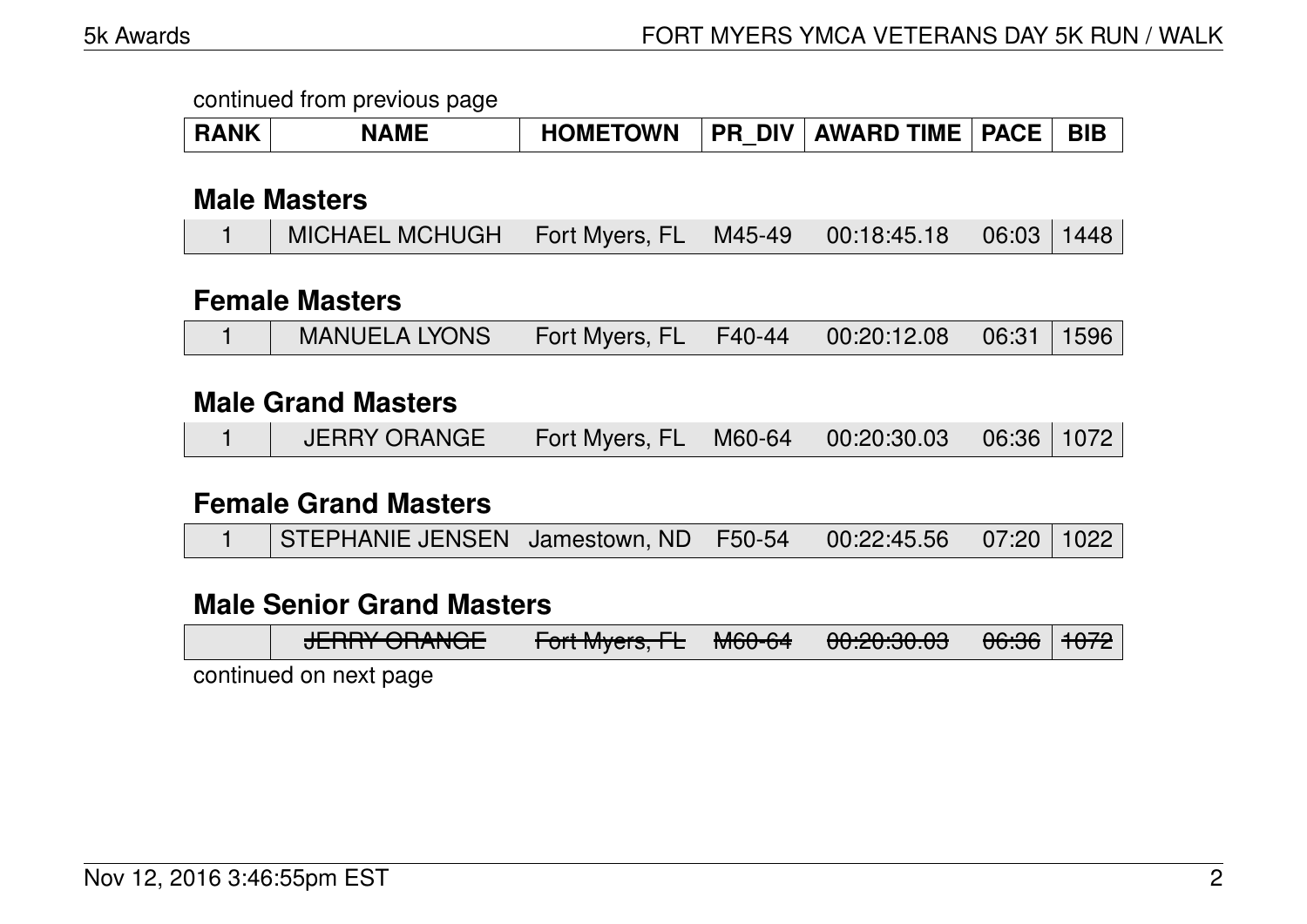| <b>RANK</b> | <b>NAME</b>  | <b>HOMETOWN</b> | <b>PR DIV</b> | AWARD TIME   PACE |       | <b>BIB</b> |
|-------------|--------------|-----------------|---------------|-------------------|-------|------------|
|             | DAVID MILLER | Estero, FL      | M60-64        | 00:22:35.71       | 07:17 | 029        |

### **Female Senior Grand Masters**

|  |  | MARY COUSINEAU   Burlington, Canada   F60-64   00:26:12.49   08:27   1558 |  |  |  |  |
|--|--|---------------------------------------------------------------------------|--|--|--|--|
|--|--|---------------------------------------------------------------------------|--|--|--|--|

### **M1-9**

| <b>JAKUB SMEJCKY</b> | Fort Myers, FL       | $M1-9$ | 00:22:46.58 | 07:20                 | 1455 |
|----------------------|----------------------|--------|-------------|-----------------------|------|
| <b>TYLER BUSH</b>    | North Fort Myers, FL | $M1-9$ | 00:24:18.48 | 07:50 1506            |      |
| <b>CARTER KURTZ</b>  | Fort Myers, FL       | $M1-9$ | 00:25:49.14 | $\vert$ 08:19 $\vert$ | 1397 |

## **F1-9**

| <b>ALEXIS NEUMANN</b> | Cape Coral, FL | $F1-9$           | 00:23:00.26 | 07:25          | 1561 |
|-----------------------|----------------|------------------|-------------|----------------|------|
| <b>GABI WINTERS</b>   | Cape Coral, FL | F <sub>1-9</sub> | 00:24:41.07 | 07:57   1434   |      |
| <b>CHLOE DEAN</b>     | Cape Coral, FL | $F1-9$           | 00:28:51.12 | $09:18$   1208 |      |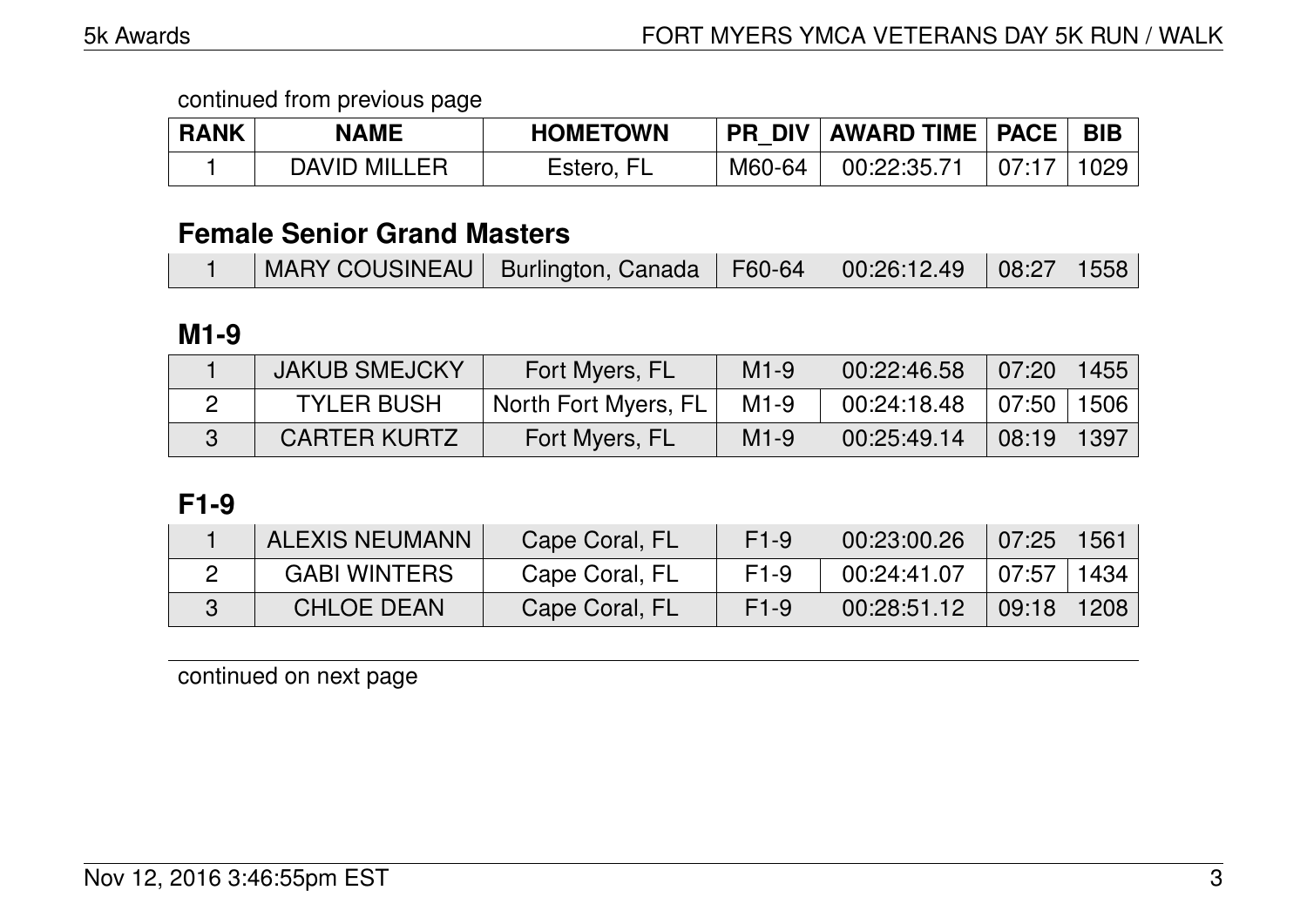| <b>RANK</b>         | <b>NAME</b>            | <b>HOMETOWN</b>              |  | <b>PR DIV AWARD TIME   PACE</b> |       | <b>BIB</b> |  |  |
|---------------------|------------------------|------------------------------|--|---------------------------------|-------|------------|--|--|
| M <sub>10</sub> -12 |                        |                              |  |                                 |       |            |  |  |
|                     | <b>COLSEN PALMER</b>   | Fort Myers, FL   M10-12      |  | 00:20:41.17                     | 06:40 | 1403       |  |  |
| 2                   | <b>TIMOTHY SCHULTZ</b> | Fort Myers, $FL$   M10-12    |  | 00:21:03.96                     | 06:47 | 1604       |  |  |
| 3                   | <b>JACOB PUCIN</b>     | Cape Coral, $FL \mid M10-12$ |  | 00:21:07.05                     | 06:48 | 1622       |  |  |

## **F10-12**

| <b>OLIVIA OLNEY</b>  | Fort Myers, FL   F10-12   00:23:39.58   07:37   1202 |                                                                                         |  |
|----------------------|------------------------------------------------------|-----------------------------------------------------------------------------------------|--|
| <b>DINAH CEILLEY</b> | Fort Myers, FL   F10-12   00:23:42.10   07:38   1508 |                                                                                         |  |
| ELLA LABODA          | Fort Myers, FL   F10-12   \                          | $\begin{array}{ c c c c c c c c } \hline 00.24.18.73 & 07.50 & 1082 \hline \end{array}$ |  |

## **M13-15**

| <b>HUGH BRITTENHAM</b>                                                    | Cort Myers, FL   M13-15 |          | $\begin{array}{ c c c c c c c c } \hline 00.16.59.91 & 05.29 & 1611 \hline \end{array}$                                                                         |  |
|---------------------------------------------------------------------------|-------------------------|----------|-----------------------------------------------------------------------------------------------------------------------------------------------------------------|--|
| NICHOLAS CARPENTER   Fort Myers, FL   M13-15   00:17:21.23   05:36   1221 |                         |          |                                                                                                                                                                 |  |
| <b>BRIAN ROBINSON</b>                                                     | Estero, FL              | $M13-15$ | $\begin{array}{ c c c c c c c c } \hline \rule{0pt}{.5cm} \text{00:18:29.63} & \rule{0pt}{.5cm} \text{05:58} & \rule{0pt}{.5cm} \text{1594} \hline \end{array}$ |  |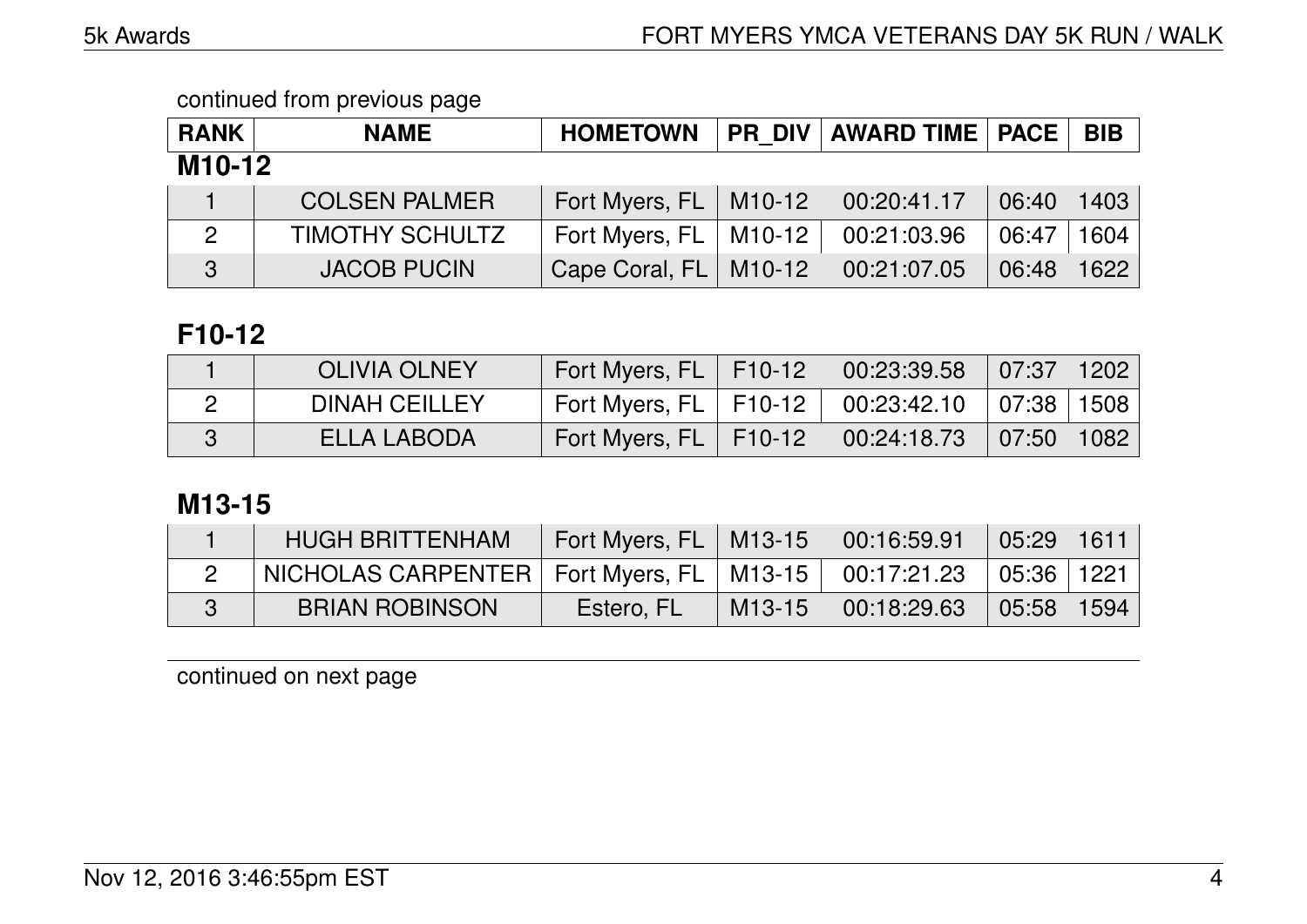| <b>RANK</b>  | <b>NAME</b>               | <b>HOMETOWN</b> |                   | <b>PR DIV   AWARD TIME   PACE  </b> |                  | <b>BIB</b>      |  |  |  |
|--------------|---------------------------|-----------------|-------------------|-------------------------------------|------------------|-----------------|--|--|--|
| $F13-15$     |                           |                 |                   |                                     |                  |                 |  |  |  |
|              | <b>JILLIAN DEMPSEY</b>    | Naples, FL      | <del>F13-15</del> | 00:19:47.74                         | <del>06:23</del> | <del>1537</del> |  |  |  |
|              | <b>CAROLINE MACKENZIE</b> | Fort Myers, FL  | F13-15            | 00:20:14.03                         | 06:31            | 1566            |  |  |  |
| 2            | <b>SARAH LABODA</b>       | Fort Myers, FL  | F13-15            | 00:22:04.95                         | 07:07            | 1083            |  |  |  |
| $\mathbf{3}$ | <b>MALLORY MARKER</b>     | Fort Myers, FL  | F13-15            | 00:23:43.93                         | 07:39            | 1269            |  |  |  |

### **M16-19**

| ARYE BECK            | Estero, FL                | <del>M16-19</del> | 00:16:33.03 | <del>05:20</del> | $  +501 $ |
|----------------------|---------------------------|-------------------|-------------|------------------|-----------|
| <b>EVAN WILLIAMS</b> | Fort Myers, $FL$   M16-19 |                   | 00:17:01.44 | 05:29            | 1442      |
| EVAN BABATZ          | Fort Myers, FL   M16-19   |                   | 00:17:31.13 | 05:39            | 1600      |
| <b>LUIS PADILLA</b>  | Fort Myers, FL            | M16-19            | 00:17:32.23 | 05:39            | 876       |

# **F16-19**

| <b>AMBER WINTON</b>  | Fort Myers, FL   F16-19   00:20:20.24   06:33   1323 |                                          |  |
|----------------------|------------------------------------------------------|------------------------------------------|--|
| <b>JULIA CANZANO</b> | $\top$ Cape Coral, FL $\mid$ F16-19 $\mid$           | $\vert$ 00:22:52.22 $\vert$ 07:22   1157 |  |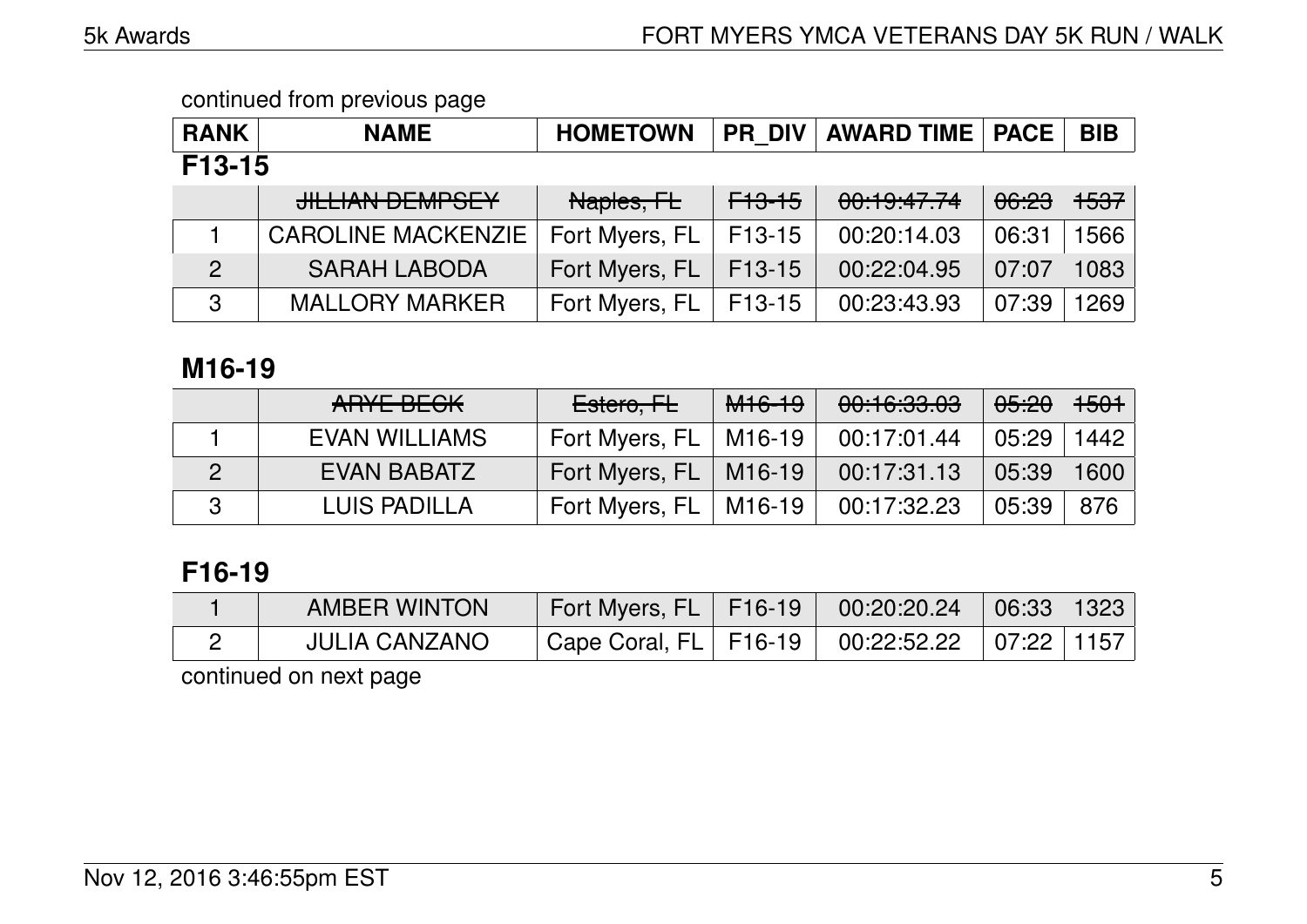| <b>RANK</b> | <b>NAME</b>            | <b>HOMETOWN</b> |        | PR_DIV   AWARD TIME   PACE   BIB |       |      |
|-------------|------------------------|-----------------|--------|----------------------------------|-------|------|
|             | <b>HANNAH MARZELLA</b> | Bokeelia, FL    | F16-19 | 100:24:50.99                     | 08:00 | 1094 |

### **M20-24**

|   | RYAN STAFFORD    | Fort Myers, FL                         | M20-24   00:17:04.98   05:30   1494                                                 |  |
|---|------------------|----------------------------------------|-------------------------------------------------------------------------------------|--|
|   | MATTHEW BORROMEO | Fort Myers, FL                         | $\mid$ M20-24 $\mid$ 00:24:17.42 $\mid$ 07:50   1006                                |  |
| З | <b>JR URBINA</b> | <sup>।</sup> Lehigh Acres, FL   M20-24 | $\begin{array}{ c c c c c c } \hline 00:28:37.70 & 09:13 & 1119 \hline \end{array}$ |  |

## **F20-24**

| MEREDITH SPEAKMAN  | Fort Myers, FL   | F20-24 | 00:20:37.96                                                                             | 06:39 1321 |  |
|--------------------|------------------|--------|-----------------------------------------------------------------------------------------|------------|--|
| <b>PAYGE QUINN</b> | Fort Myers, $FL$ | F20-24 | $\begin{array}{ c c c c c c c c } \hline 00:23:41.71 & 07:38 & 1005 \hline \end{array}$ |            |  |
| KATIE BURKETT!     | Fort Myers, FL   | F20-24 | $00:24:13.86$ $\mid 07:48 \mid 1444 \mid$                                               |            |  |

### **M25-29**

| <b>JACOB MOAK</b>     | Fort Myers, FL   | $M25-29$ | $\parallel$ 00:21:02.50 $\parallel$ 06:47 $\parallel$ 1098 $\parallel$ |  |
|-----------------------|------------------|----------|------------------------------------------------------------------------|--|
| <b>KENNY HOLLAWAY</b> | Cape Coral, FL + |          | $\mid$ M25-29 $\mid$ 00:21:03.12 $\mid$ 06:47   1411                   |  |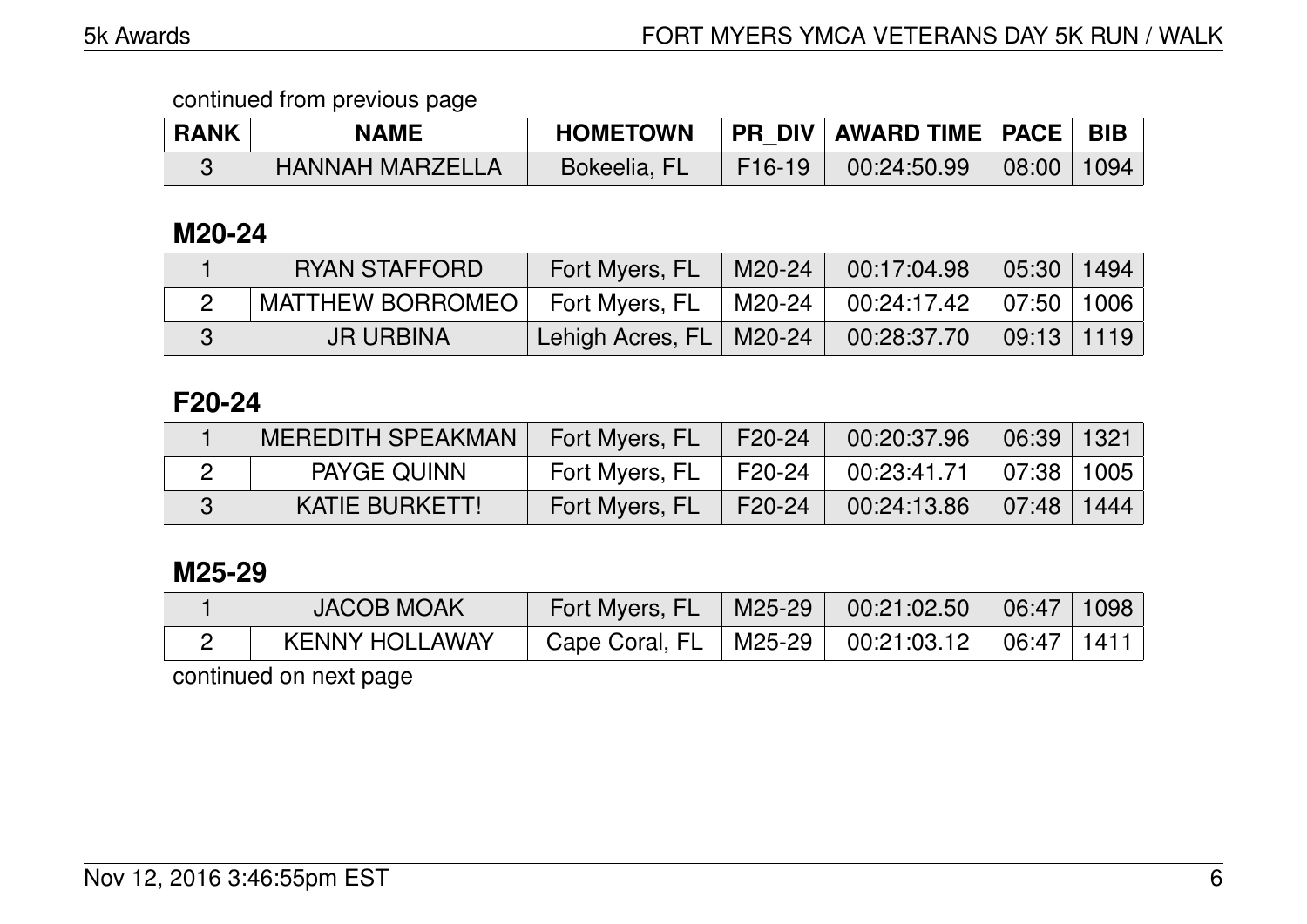| <b>RANK</b> | <b>NAME</b>           | <b>HOMETOWN</b>                                   | <b>PR DIV AWARD TIME PACE BIB</b> |      |
|-------------|-----------------------|---------------------------------------------------|-----------------------------------|------|
|             | <b>MARCUS MANTICA</b> | Cape Coral, FL   M25-29   00:22:38.88   07:18   \ |                                   | 1431 |

### **F25-29**

| <b>BEGUM VERGUL</b>  | Lehigh Acres, FL   F25-29 |        | 00:24:45.11 | 07:59                    | 1020 |
|----------------------|---------------------------|--------|-------------|--------------------------|------|
| <b>ERIN ASHCRAFT</b> | Lehigh Acres, FL   F25-29 |        | 00:28:19.93 | $\mid$ 09:08 $\mid$ 1400 |      |
| LINDSEY MAURER       | Fort Myers, FL            | F25-29 | 00:31:36.32 | $10:11$ 1096             |      |

# **M30-34**

| <b>BENJAMIN PIGNATONE</b> | Estero, FL     | $M30-34$ | 00:18:56.30 | 106:06              | 1595 |
|---------------------------|----------------|----------|-------------|---------------------|------|
| <b>DEAN WIECZOREK</b>     | Fort Myers, FL | M30-34 I | 00:19:57.96 | $\mid$ 06:26 $\mid$ | 1095 |
| <b>TYLER SMALL</b>        | Fort Myers, FL | M30-34   | 00:20:41.14 | 06:40 1120          |      |

# **F30-34**

| <b>LORI ROBBINS</b>  | Fort Myers, FL   F30-34                              | $\parallel$ 00:22:38.67   07:18   1554 |  |
|----------------------|------------------------------------------------------|----------------------------------------|--|
| <b>LUCIE SMEJCKA</b> | Fort Myers, FL   F30-34   00:22:49.29   07:21   1454 |                                        |  |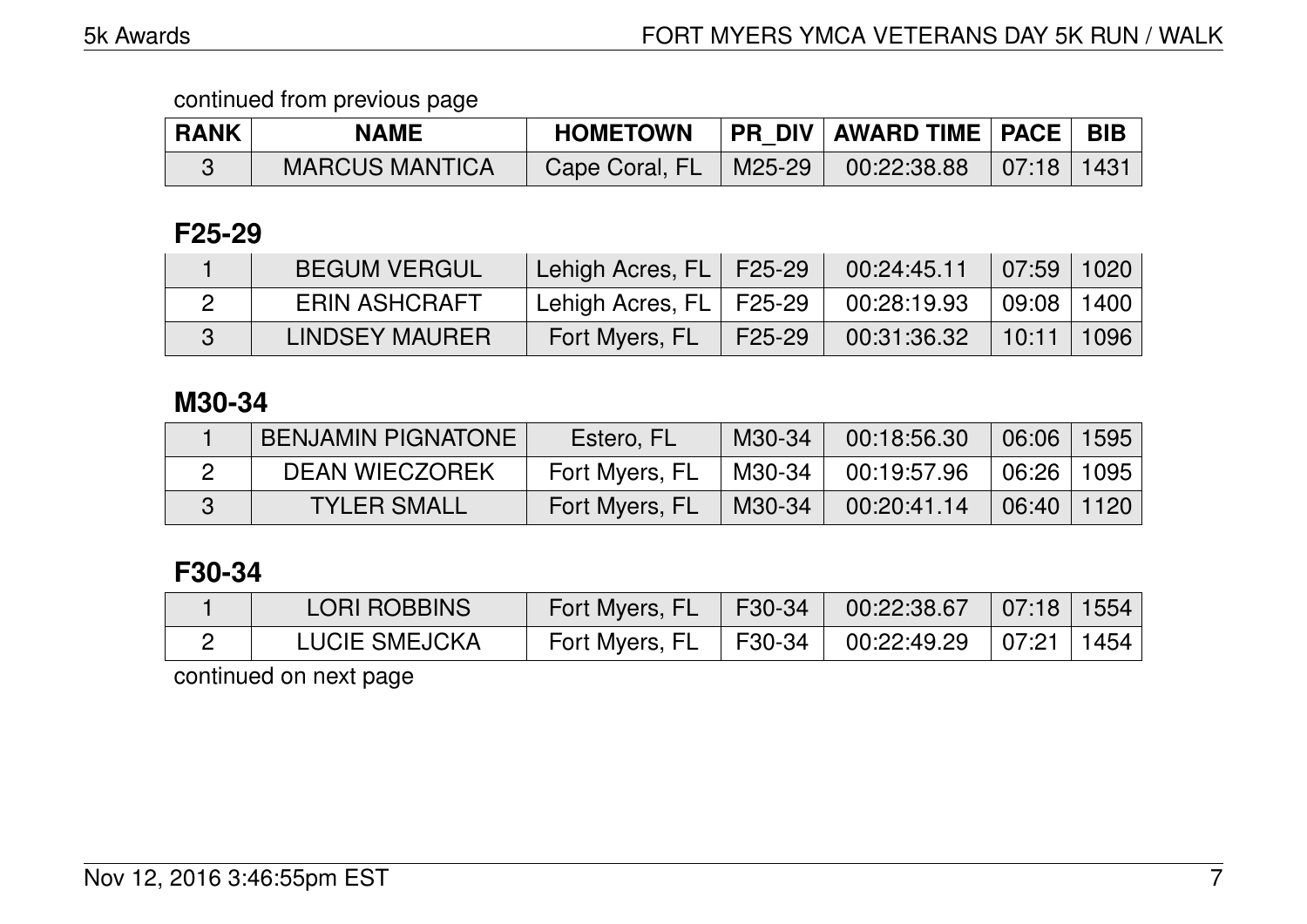| <b>RANK</b> | <b>NAME</b>          | <b>HOMETOWN</b> | <b>DIV</b><br>PR∍ | <b>AWARD TIME   PACE  </b> |       | <b>BIB</b> |
|-------------|----------------------|-----------------|-------------------|----------------------------|-------|------------|
|             | <b>AIMEE POKORNY</b> | Fort Myers, FL  | $F30-34$          | 00:23:49.27                | 07:41 | 1474       |

# **M35-39**

| RYAN HOOPER          | Fort Myers, FL       | M35-39 | 00:19:59.90 | 06:27        | 1553 |
|----------------------|----------------------|--------|-------------|--------------|------|
| <b>GREG BUSH</b>     | North Fort Myers, FL | M35-39 | 00:20:17.29 | 06:32   1504 |      |
| <b>ROBERT GOULEY</b> | Fort Myers, FL       | M35-39 | 00:24:33.35 | 07:55        | 1024 |

# **F35-39**

| <b>CHARYSE SMITH</b> | Cape Coral, FL | Female Veterans 1-49 | 00:21:36.00 | 06:58            | 820 |
|----------------------|----------------|----------------------|-------------|------------------|-----|
| KASYE BEZA           | Naples, FL     | F35-39               | 00:22:28.17 | ∣ 07:14 ∣ 1260 I |     |
| LEIGH WILLIAMSON     | Estero, FL     | F <sub>35</sub> -39  | 00:22:31.48 | $07:15$   1525   |     |

# **M40-44**

| <b>WILLIAM VALENTI</b> | Fort Myers,       | M40-44 | 00:20:10.22 | 06:30 | 1565 |
|------------------------|-------------------|--------|-------------|-------|------|
| TROYER<br>ٔ AMذ        | EI<br>Cape Coral, | M40-44 | 00:20:24.79 | 06:35 | 797  |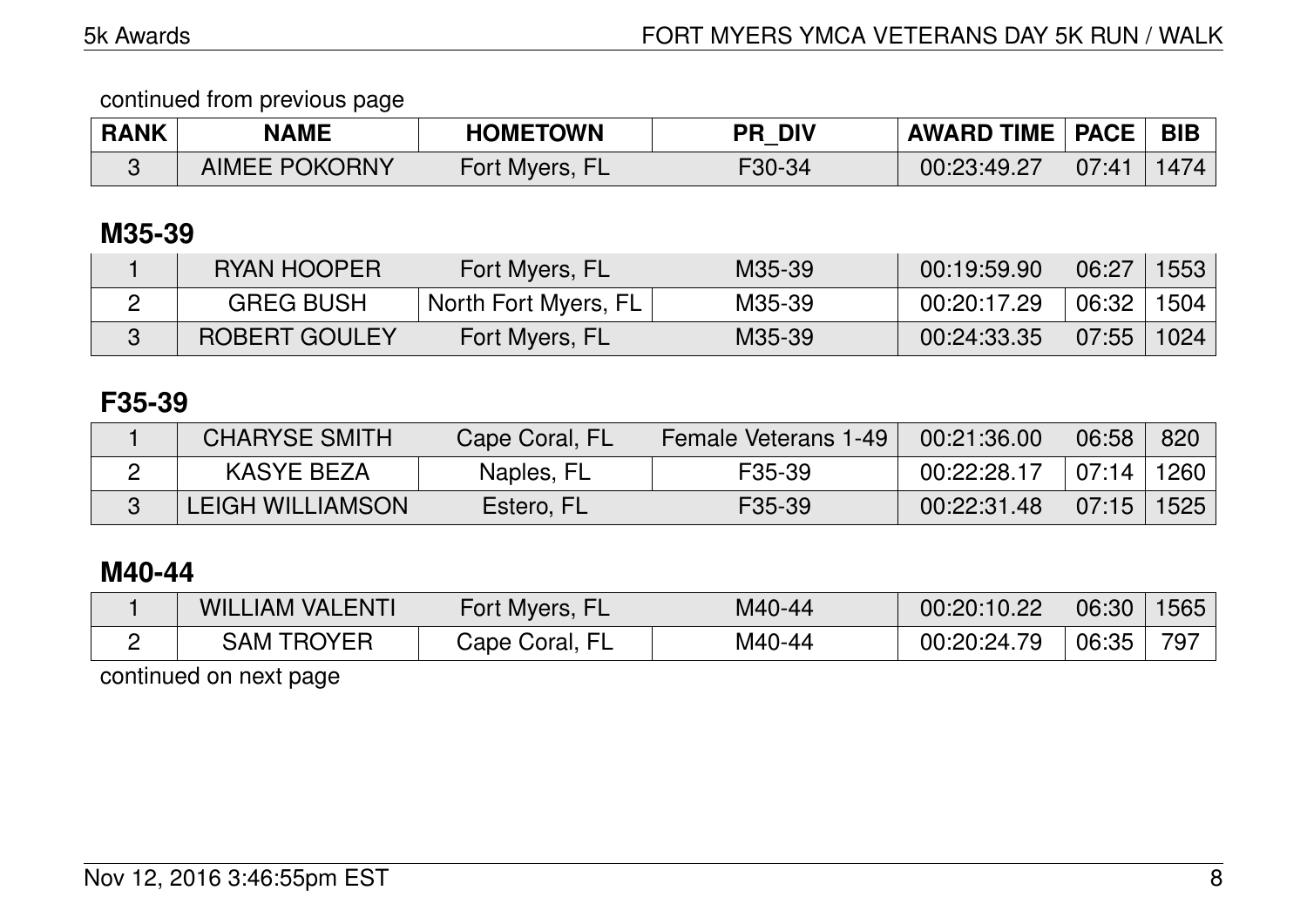| <b>RANK</b> | NAME               | <b>HOMETOWN</b> | <b>PR DIV</b> | <b>AWARD TIME   PACE</b> |       | <b>BIB</b> |
|-------------|--------------------|-----------------|---------------|--------------------------|-------|------------|
|             | <b>LIBOR SKODA</b> | Jnknown         | M40-44        | 00:21:23.58              | 06:54 | 1452       |

## **F40-44**

| MANILIEL A IVONIC<br><b>MARULLA LIVINU</b> | Fort Myers, FL       | $F40 - 44$ | 00:20:12.08 | <del>06:31</del> | <del>1596</del> |
|--------------------------------------------|----------------------|------------|-------------|------------------|-----------------|
| ALEXA GEMMA                                | Cape Coral, FL       | F40-44     | 00:21:55.88 | 07:04            | 599             |
| <b>KATIE CARTER</b>                        | Minneapolis, MN      | F40-44     | 00:24:21.17 | 07:51            | 1388            |
| <b>CHRISTY MAY</b>                         | North Fort Myers, FL | F40-44     | 00:27:15.34 | 08:47            | 1317            |

### **M45-49**

| <b>MICHAEL MCHUGH</b>  | Fort Myers, FL            | <del>M45-49</del> | 00:10:45.10 | <del>06:03</del> | <del>1448</del> |
|------------------------|---------------------------|-------------------|-------------|------------------|-----------------|
| <b>PATRICK DUNCAN</b>  | Cape Coral, FL            | M45-49            | 00:21:46.65 | 07:01            | 1243            |
| <b>CRAIG PHIMISTER</b> | Fort Myers, FL            | M45-49            | 00:23:26.60 | 07:33            | 1601            |
| <b>CHRIS OLNEY</b>     | <b>Bonita Springs, FL</b> | M45-49            | 00:23:39.93 | 07:38            | 1201            |

# **F45-49**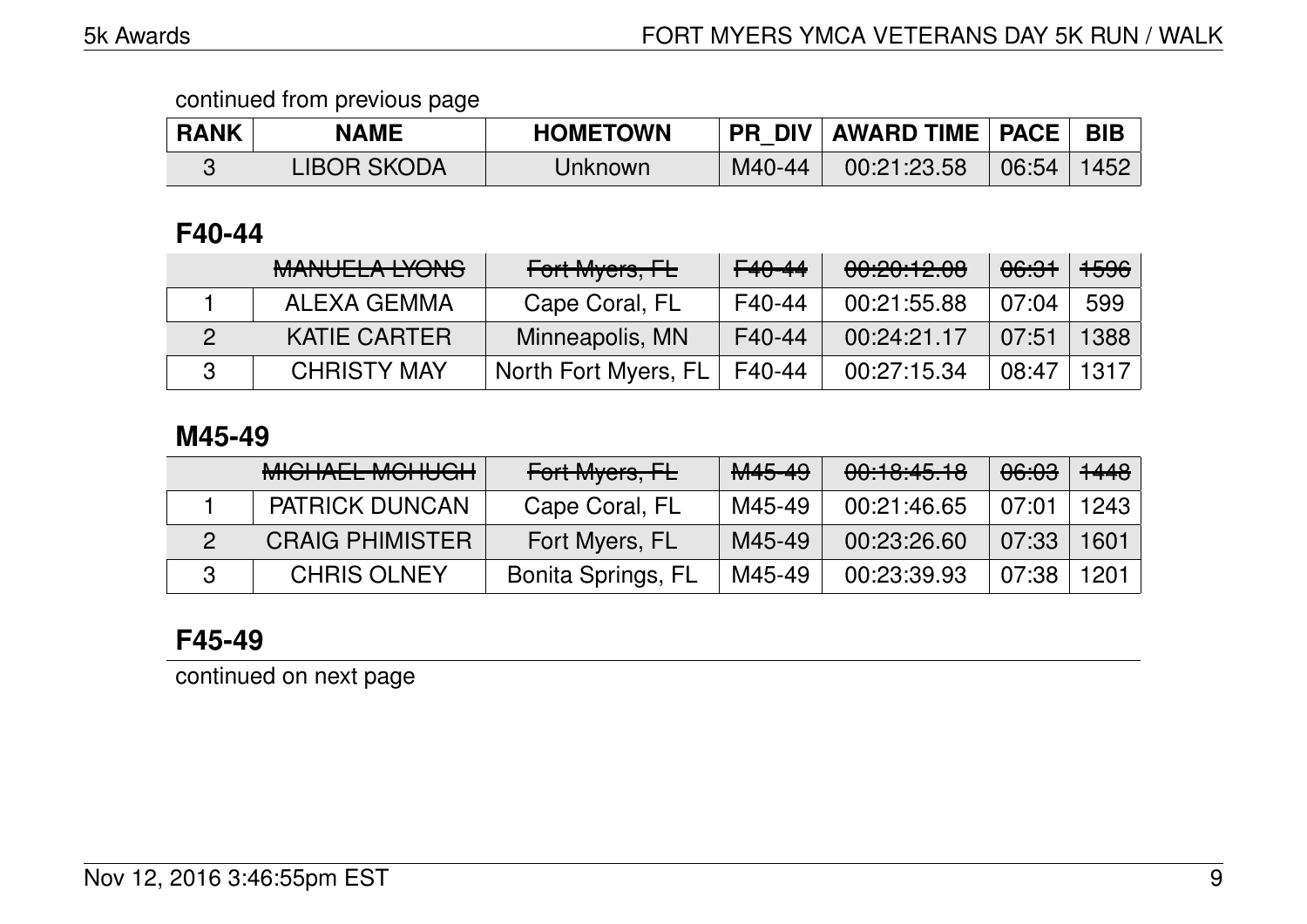| <b>RANK</b> | <b>NAME</b>         | <b>HOMETOWN</b> | <b>PR DIV</b> | <b>AWARD TIME   PACE</b> |       | <b>BIB</b> |
|-------------|---------------------|-----------------|---------------|--------------------------|-------|------------|
|             | <b>KELLY FRASER</b> | Cape Coral, FL  | F45-49        | 00:24:34.00              | 07:55 | 813        |
|             | <b>TONI MARTIN</b>  | Cape Coral, FL  | F45-49        | 00:24:47.34              | 07:59 | 1090       |
| 3           | <b>TRISHA TRYKA</b> | Fort Myers, FL  | F45-49        | 00:25:36.50              | 08:15 | 1136       |

## **M50-54**

| <b>SAM MARSHALL</b> | Fort Myers, FL | M50-54   | 00:23:57.59 | 07:43 1176 |      |
|---------------------|----------------|----------|-------------|------------|------|
| <b>CHRIS KING</b>   | Fort Myers, FL | M50-54,  | 00:24:16.62 | 07:49      | 1542 |
| <b>JOHN HARRIS</b>  | Fort Myers, FL | $M50-54$ | 00:25:01.40 | 08:04      | 1534 |

# **F50-54**

| STEPHANIE JENSEN        | Jamestown, ND        | <del>F50-54</del> | 00:22:45.56 | <del>07:20</del> | 1022 |
|-------------------------|----------------------|-------------------|-------------|------------------|------|
| <b>BLANCHE KRAJNAK</b>  | Fort Myers, FL       | F50-54            | 00:28:33.76 | $09:12$   1376   |      |
| NANCY SHEETS            | North Fort Myers, FL | F50-54            | 00:29:32.70 | 09:31            | 1203 |
| <b>DENISE WEISINGER</b> | Fort Myers, FL       | F50-54            | 00:29:49.52 | 09:36            | 888  |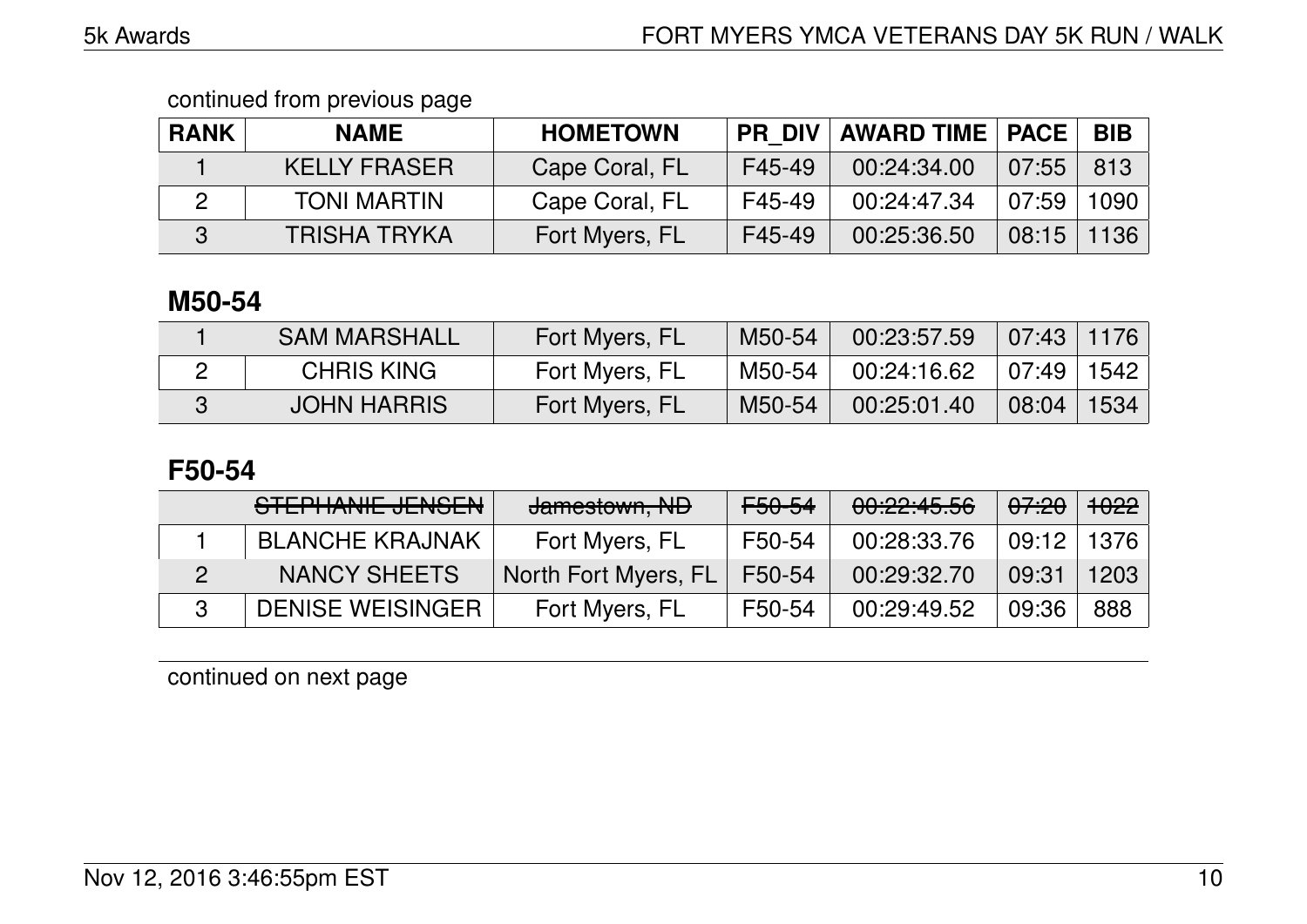| <b>RANK</b>    | <b>NAME</b>          | <b>HOMETOWN</b> |        | PR DIV   AWARD TIME   PACE |       | <b>BIB</b> |  |  |  |
|----------------|----------------------|-----------------|--------|----------------------------|-------|------------|--|--|--|
|                | M55-59               |                 |        |                            |       |            |  |  |  |
|                | <b>PERRY SMALL</b>   | Cape Coral, FL  | M55-59 | 00:21:30.95                | 06:56 | 1174       |  |  |  |
| $\overline{2}$ | <b>TONY BURKETT</b>  | Cape Coral, FL  | M55-59 | 00:22:17.39                | 07:11 | 812        |  |  |  |
| 3              | <b>JOHN STEAKLEY</b> | Cape Coral, FL  | M55-59 | 00:22:26.49                | 07:14 | 1443       |  |  |  |

### **F55-59**

| <b>NANCY EARLE</b>                                                       | Fort Myers, FL F55-59 00:24:48.17 07:59 1225 |  |  |
|--------------------------------------------------------------------------|----------------------------------------------|--|--|
| SUSAN VALENTIA   Lehigh Acres, FL   F55-59   00:27:23.94   08:50   1268  |                                              |  |  |
| FRANCINE GOLDEN   Lehigh Acres, FL   F55-59   00:29:22.61   09:28   1021 |                                              |  |  |

# **M60-64**

| <b>JERRY ORANGE</b>          | Fort Myers, FL         | M60-64            | 00:20:30.03                         | <del>06:36</del> | $\sqrt[1]{+072}$ |
|------------------------------|------------------------|-------------------|-------------------------------------|------------------|------------------|
| $\mathbf{L}$<br>DAVID MILLEN | Estero <del>, FL</del> | <del>M60-64</del> | 0.00000774<br><u>UU. 22. JJ. LI</u> | <del>07:17</del> | <del>1029</del>  |
| <b>PAUL CORZATT</b>          | Cape Coral, FL         | M60-64            | 00:23:38.87                         | 07:37            | 1266             |
| <b>ED QUILTER</b>            | Cape Coral, FL         | M60-64            | 00:25:36.32                         | 08:15            | 1621             |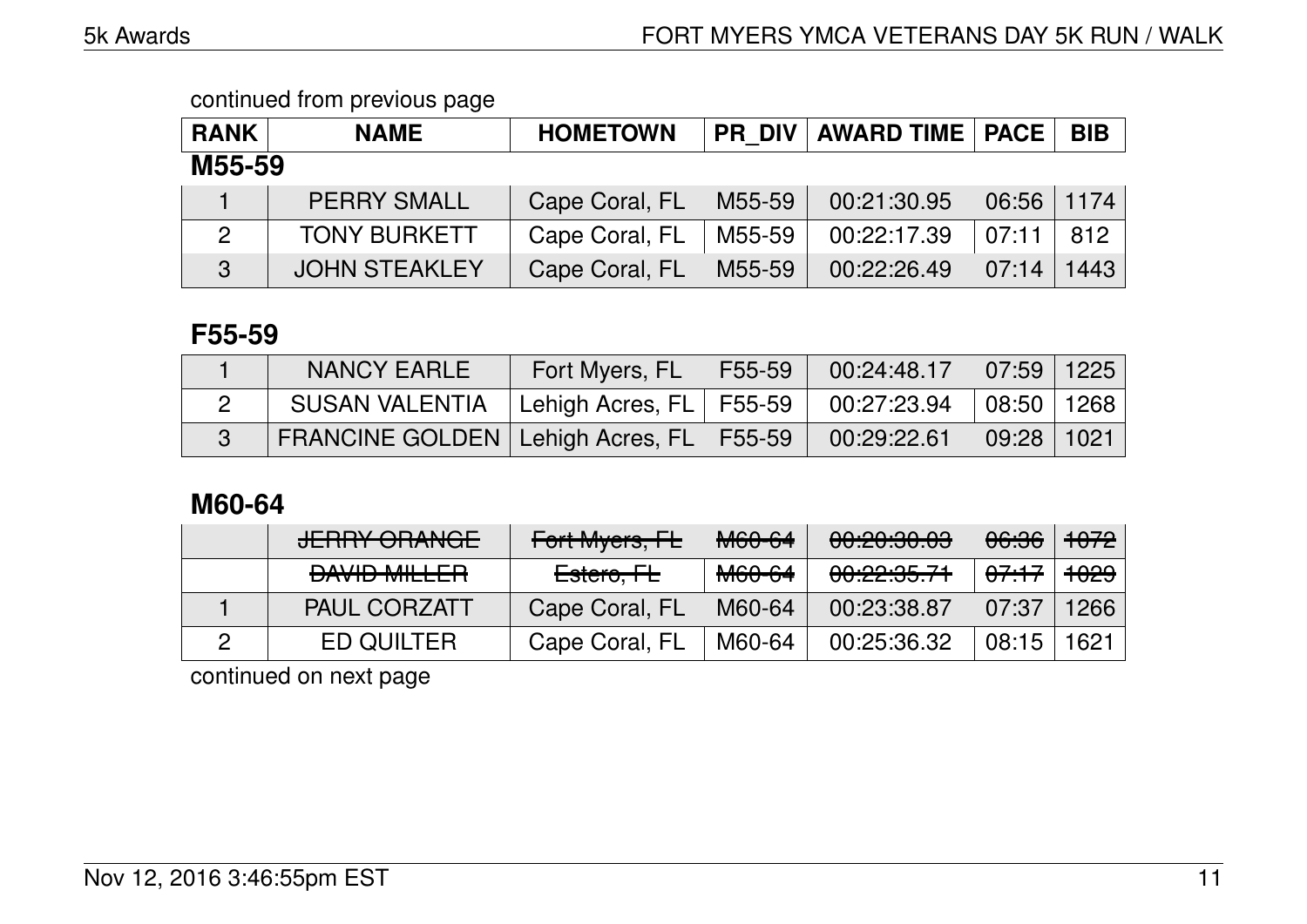| <b>RANK</b> | <b>NAME</b>        | <b>HOMETOWN</b>           | <b>PR DIV</b> | <b>AWARD TIME   PACE   BIB</b> |       |      |
|-------------|--------------------|---------------------------|---------------|--------------------------------|-------|------|
|             | <b>NEIL HARDEN</b> | <b>Bonita Springs, FL</b> | M60-64        | 00:26:28.58                    | 08:32 | 1569 |

# **F60-64**

| <u>MADV COLICINIT ALL</u><br><b>MALLE OUUULAU</b> | Burlington, Canada   | F60-64 | 00:26:12.49 | <del>08:27</del> | <del>1558</del> |
|---------------------------------------------------|----------------------|--------|-------------|------------------|-----------------|
| <b>PAM DEERY</b>                                  | Beecher, IL          | F60-64 | 00:29:58.96 | 09:40            | 1543            |
| <b>PATTY PETTUS</b>                               | Fort Myers, FL       | F60-64 | 00:31:31.53 | 10:09            | 1207            |
| <b>FAY LATTURE</b>                                | Fort Myers Beach, FL | F60-64 | 00:35:54.02 | 11:34            | 1330            |

## **M65-69**

| <b>JOHN BATES</b> | Batesville, VA | M65-69              | 00:23:27.61 | 07:34 | 1449 |
|-------------------|----------------|---------------------|-------------|-------|------|
| <b>BRUCE WEST</b> | Fort Myers, FL | Male Veterans 50-99 | 00:23:39.74 | 07:37 | 1030 |
| <b>PAUL STARK</b> | Fort Myers, FL | M65-69              | 00:26:55.68 | 08:41 | 1158 |

# **F65-69**

| <b>JANET WEINSTEIN</b> | Cape Coral, FL | F65-69 | 00:26:31.08 | $08:33$   1229 |  |
|------------------------|----------------|--------|-------------|----------------|--|
|                        |                |        |             |                |  |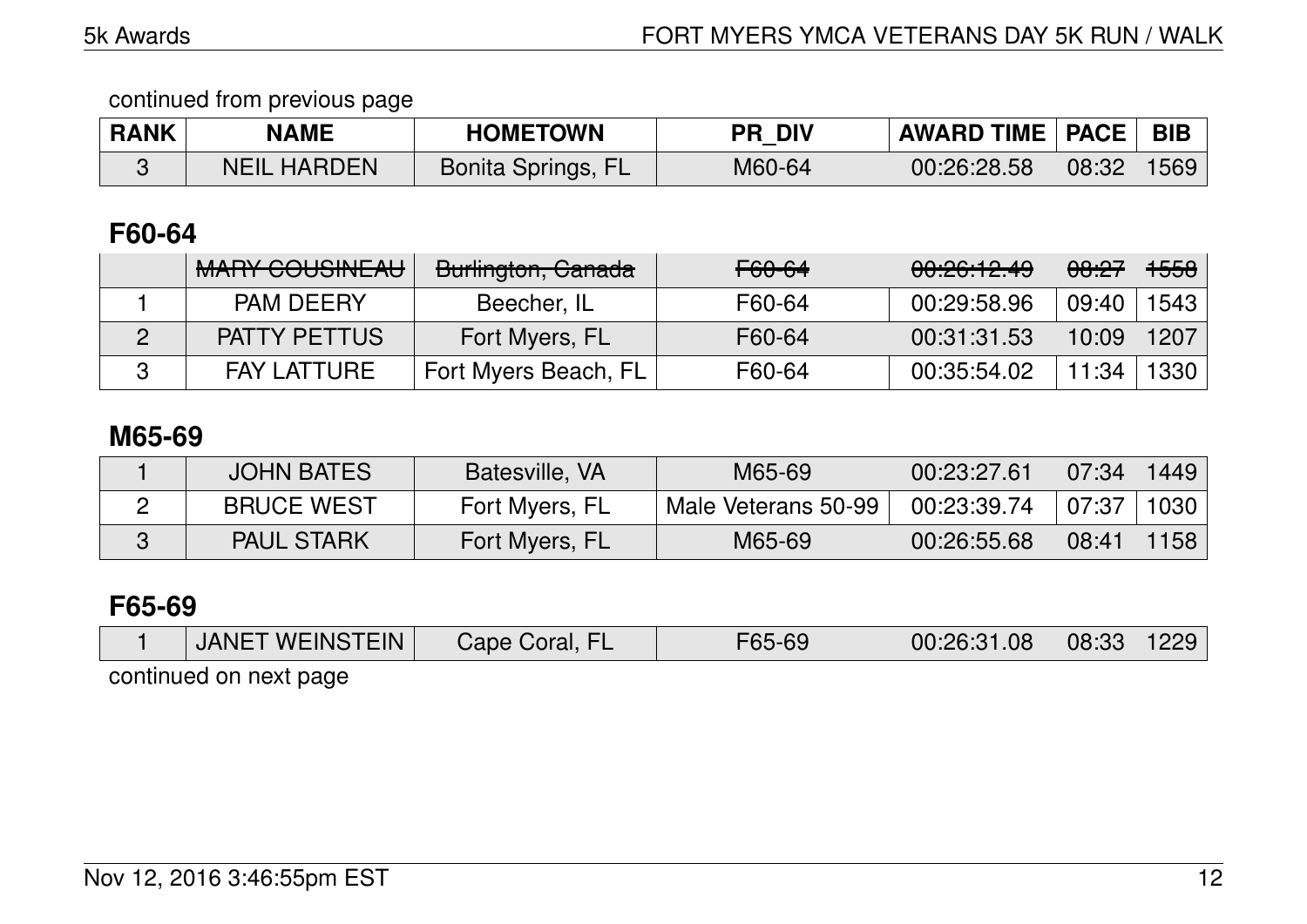| <b>RANK</b> | NAME               | <b>HOMETOWN</b>      | <b>PR DIV</b> | <b>AWARD TIME   PACE  </b> |       | <b>BIB</b> |
|-------------|--------------------|----------------------|---------------|----------------------------|-------|------------|
|             | <b>PEG RADTKE</b>  | Wittenberg, WI       | F65-69        | 00:30:21.46                | 09:47 | 1085       |
|             | <b>SANDI FAUST</b> | North Fort Myers, FL | F65-69        | 00:32:28.70                | 10:28 | 1150       |

# **F70-74**

| <b>JOYCE BILAK</b>    | Fort Myers, FL | F70-74                | 00:49:26.26 | $15:55$ 279              |  |
|-----------------------|----------------|-----------------------|-------------|--------------------------|--|
| <b>ELLEN HENNIGAN</b> | Fort Myers, FL | Female Veterans 50-99 | 00:50:07.09 | $\frac{1}{16.08}$   1468 |  |

### **M70-74**

| <b>LOU MARJON</b>      | North Fort Myers, FL     | M70-74 | 00:26:40.55 | 08:36   1256   |  |
|------------------------|--------------------------|--------|-------------|----------------|--|
| ROCKY MADDEN           | ∣ Fort Myers Beach, FL I | M70-74 | 00:27:05.56 | 08:44 1194     |  |
| <b>RICHARD SCHMIDT</b> | Fort Myers, FL           | M70-74 | 00:27:48.51 | $08:58$   1564 |  |

# **F75-99**

| <b>BARBARA WATT</b> | Cape Coral, FL | F75-99 | 00:50:00.61 | 16:06 | 110  |
|---------------------|----------------|--------|-------------|-------|------|
| <b>NANCY DYE</b>    | Fort Myers,    | F75-99 | 00:57:56.09 | 18:39 | 1336 |